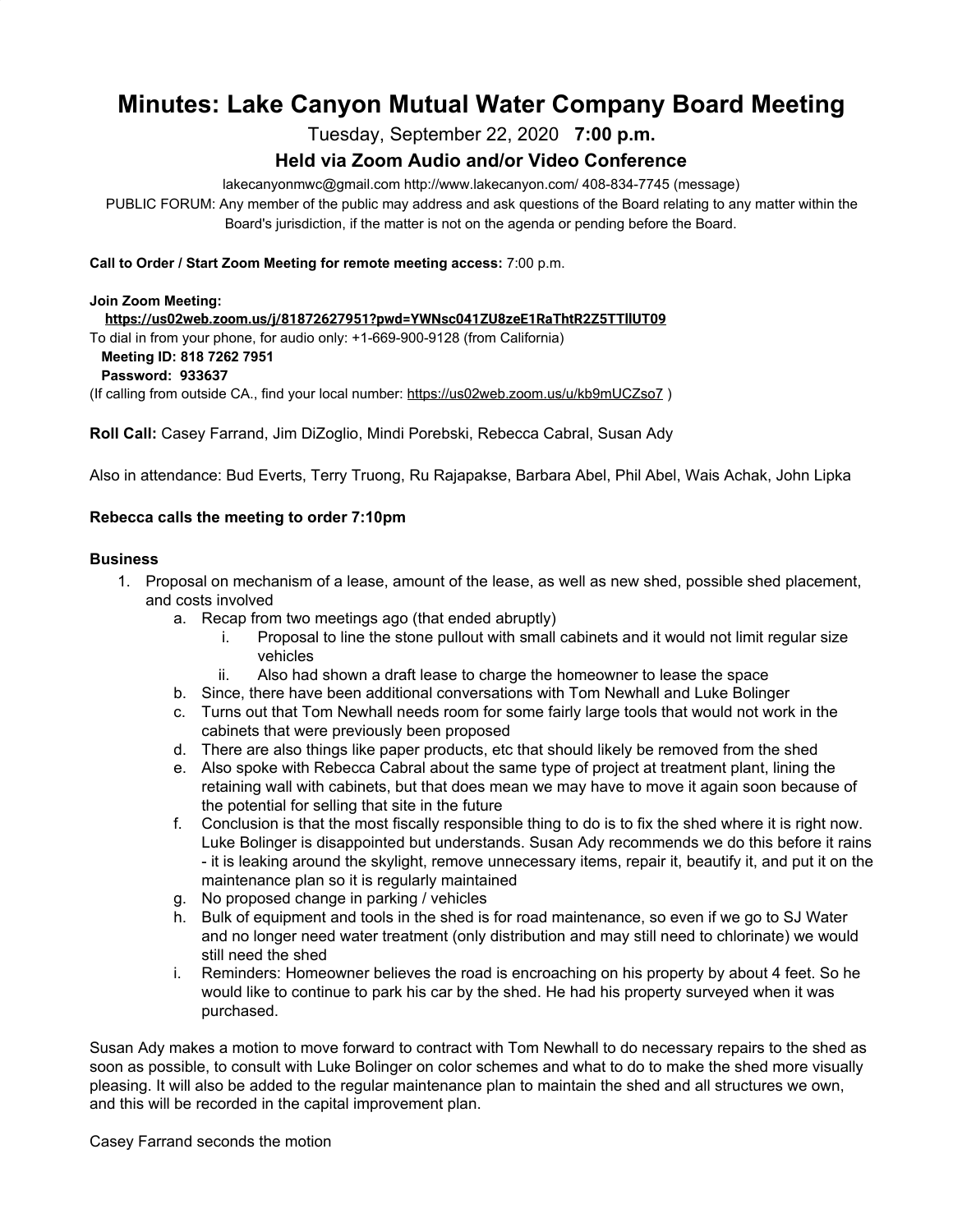- 2. Review and approve bids for October tree work to create defensible space around tanks and water treatment plant to improve safety and security: Juan Reyes, Agricon, Geddes: expenditure \$10,500
	- a. We have gotten two bids for tree service to increase and improve the defensible space surrounding the Water Treatment Plant and our two Water Tanks
	- b. This would greatly enhance the ability to maintain the structural integrity of our infrastructure, in the event of a fire, in addition to enhancing the attractiveness of the property, should it be sold in the future if we choose to obtain our filtered water from San Jose Water Company.
		- i. The two companies, and their bids are:
		- ii. JR [Landscaping](https://7e761103-1889-4c62-a205-c99a02daa857.usrfiles.com/ugd/7e7611_91b61e03f2f64aa9b717db731b64c022.pdf) & Tree Service \$12,500 \$15,000
		- iii. Agri-Con Tree Care [Professionals](https://7e761103-1889-4c62-a205-c99a02daa857.usrfiles.com/ugd/7e7611_b0b116e68d594cb8901724a0f3de1f58.pdf) \$10,500 (maximum cap)
			- 1. 2-3 day work (max 3 days) no price difference to blow chips (to reduce weeds) or to remove
	- c. A third bid was requested from Ian Geddes Tree Care, and they came out to view the scope of work, but have not yet submitted their bid in time for this meeting
	- d. Both companies came recommended from previous work within the community
	- e. Tree service would include primarily cutting down very far but not removing to maintain root integrity
	- f. Several board members agreed this is important preventative work
	- g. This is not specifically budgeted for, but we do have a significant funds in the bank (\$162.5k as of today)
		- i. We would remain above our emergency funds if this were spent
	- h. Predominantly bay trees and some fir trees that would be taken down, redwoods will be limbed up for fire prevention and one small 8 inch diameter redwood near the road by the hydrant is recommended to be removed
	- i. If any oak is removed, Bud to monitor and coordinate in case community members want it for firewood

Mindi makes a motion to approve the Agri-con proposal and to begin this work

Jim seconds

Motion passes 4-0

- 3. Dry Run Annual meeting content
	- a. Year in [Review](https://7e761103-1889-4c62-a205-c99a02daa857.usrfiles.com/ugd/7e7611_4074a3019d924681a0e1c81d7848d8b2.pptx) (Mindi)
		- i. Recommendation to add photos and names of board members
		- ii. Include real pic of Laurel Curve signage if possible
		- iii. Add community baked good exchange for some COVID topics that are uplifting
		- iv. Add community members by name that worked on the Oak Ct emergency exit
		- v. Remove parking lot slide
		- vi. Add slide (to be done at very end of all presentations) including reminders of what
		- community members can do to help (e.g. share surveys, share emergency text info, etc)
	- b. Financial Review
		- i. As treasurer Bud will call out upcoming costs, but would like the priorities discussion to come from the Board
		- ii. 2020 2021 Priorities to be presented by Rebecca
			- 1. Priorities include pipeline project, fire safety, and SJ Water
			- 2. Agreed to add additional priorities: center of the road surveying and road/bridge safety
	- c. What is on the radar/priorities for the board going into the next year
		- i. Casey to provide Comcast update
			- 1. No content was previewed on this topic